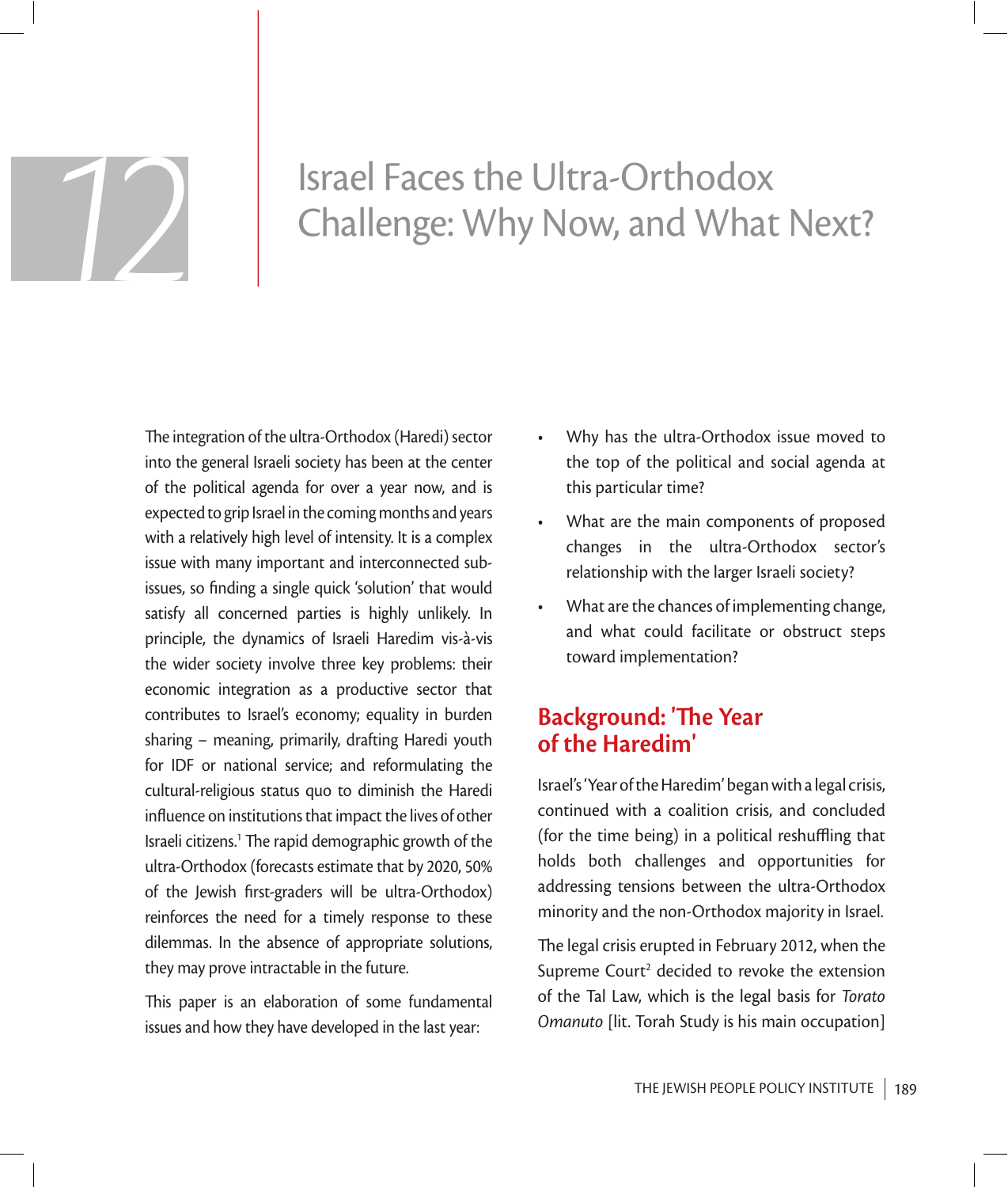arrangement, which exempted (couched as 'deferment of service') over 60,000 Haredi Yeshiva students from compulsory military duty. The court's action was the result of an appeal contesting the constitutionality of the arrangement allowing Yeshiva students to avoid military duty, arguing that such an arrangement "violates the right to equality as part of the basic right of human dignity." The Tal Law's annulment (August 2012) effectively toppled the legal structure enabling the exemption, and at least on its face, obliged

**The Plesner Committee also considered conscription of Israel's Arab citizens**

the Israeli government and the IDF to prepare for the induction of many thousands of Yeshiva students (in 2011 alone, 7,700 individuals, for the first time, formally declared Torah study their main occupation and had their military duty deferred). The urgent need to find an alternative to the Tal Law – which, on one hand, would exempt

the state from a legal obligation it does not want and probably cannot meet without expending considerable resources, and on the other hand, would curb the upward trend in the number of annual exemptions – triggered various political maneuvers culminating in the coalition agreement with the Kadima Party ('the Coalition of 94' [Knesset members]) in the summer of 2012.

In early May 2012, Prime Minister Netanyahu's governing coalition was expanded when Kadima, the Knesset's largest party, joined under the leadership of Shaul Mofaz. This surprise move, which granted the prime minister a majority of 94 of 120 MKs, was justified by the two leaders in a press conference as heralding a new agenda with four key action items: first among them, as defined by Netanyahu, was "to pass a fair and equal division of the burden to replace the Tal Law"; in other words, to formulate a new law to replace the existing one exempting ultra-Orthodox students from military duty. Following the coalition's expansion, a commission 'for equality in the burden,' headed by Kadima MK Yohanan Plesner, was set up and tasked with formulating the replacement bill. The committee's term, however, was brief, ending abruptly in a political crisis after the prime minister canceled it for undisclosed reasons. Its conclusions, published only after it was clear that Netanyahu had no intention of endorsing them, asserted a key principle, 'military service for all,' and included a 2016 target draft rate of 80% of each recruitment-age cohort in the Haredi sector. Heavy penalties were also stipulated for draft evaders and the learning institutions harboring them. The Plesner Committee also considered conscription of Israel's Arab citizens, declaring that the principle of universal service should also apply to them. Nevertheless, the Plesner Committee avoided setting specific target numbers for Arab service, suggesting that they be defined by a future committee set up for that purpose. As mentioned, the prime minister had reservations about the committee's conclusions, finding its proposals exaggerated and "aggressive," and called for a more consensual and gradual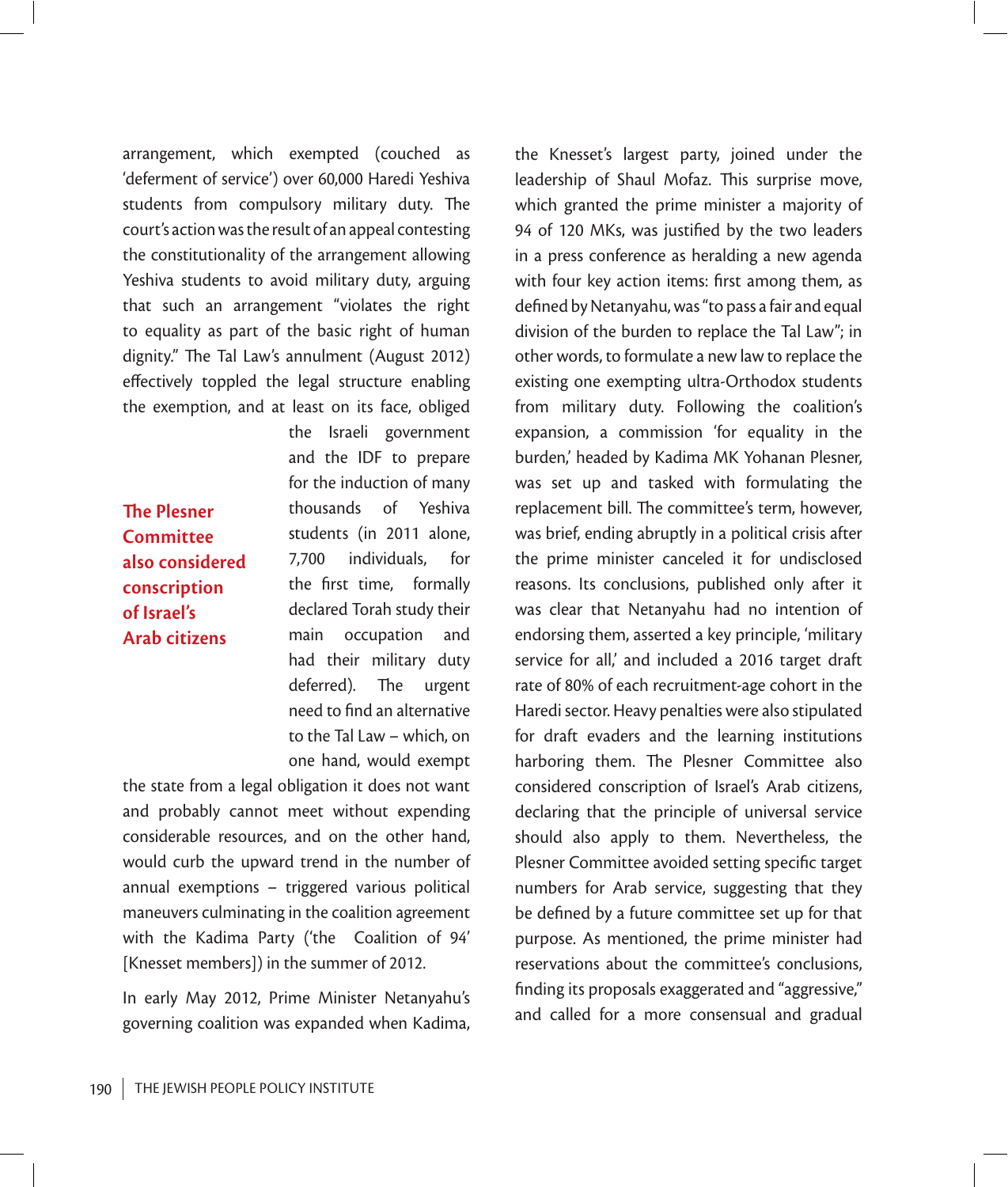solution to the 'equal burden sharing' problem. In any case, the dismantling of the Plesner Committee rang in the demise of the short-lived 'grand coalition,' and soon after, Netanyahu called for early elections.

The legislative and political crises resulting from the failure to find a Tal Law replacement were integral to the 2013 elections and the formation of a new coalition government. Haredi parties were not invited into this coalition, the result of an ultimatum by the two key leaders: Yair Lapid of the liberal centrist party Yesh Atid (There is a Future), and Naftali Bennett of the religious-Zionist party Habait Hayehudi (The Jewish Home). In the negotiations leading to the coalition agreement, both leaders insisted that they would not join the coalition unless the Haredi parties (Shas and Yahadut HaTorah) were excluded. Lapid explained: "I don't believe Shas and Yahadut Hatorah can sit in a government that will pursue the change for which we have campaigned: changing the criteria for housing, a core education for all, burden sharing, the requisite cuts in Yeshiva budgets."3 In this, Lapid effectively made changing societal arrangements with the Haredim one of the new government's top priorities. The prime minister, who wanted the new coalition to include the current member parties and the ultra-Orthodox parties, was forced to come to terms with a reality that encumbers him with a political agenda he never wanted. This new reality also found expression in the agreements the prime minister ultimately reached with his coalition partners. The key points are discussed below.

# **Why Now?**

There is no single answer to the question why Israeli society has reached its moment of crisis in regard to the Haredim at this particular point in time. A confluence of several different factors and circumstances pushed the Haredi question to the top of the agenda, while clearing the agenda of other competing issues.

#### **The Decline of the Peace Process**

The set of factors behind the ascent of the Haredi issue to the top of the agenda certainly includes the marginalization of political/diplomatic issues, especially the Israeli-Palestinian peace process. This marginalization process actually began immediately after the collapse of the Camp David conference in 2000 and the outbreak of the

**Lapid: I don't believe Shas and Yahadut HaTorah can sit in a government that will pursue the change for which we campaigned**

Second Intifada, and has strengthened in recent years. A consensus opinion has crystallized in Israeli society that questions the probability of a diplomatic breakthrough vis-à-vis the Palestinian Authority, and of achieving a peace agreement.

67% agreed with the statement, "regardless of which party wins the elections, the peace process with the Palestinians will remain stuck for reasons unrelated to Israel, and there is no chance for any progress in the foreseeable future."<sup>4</sup> This consensus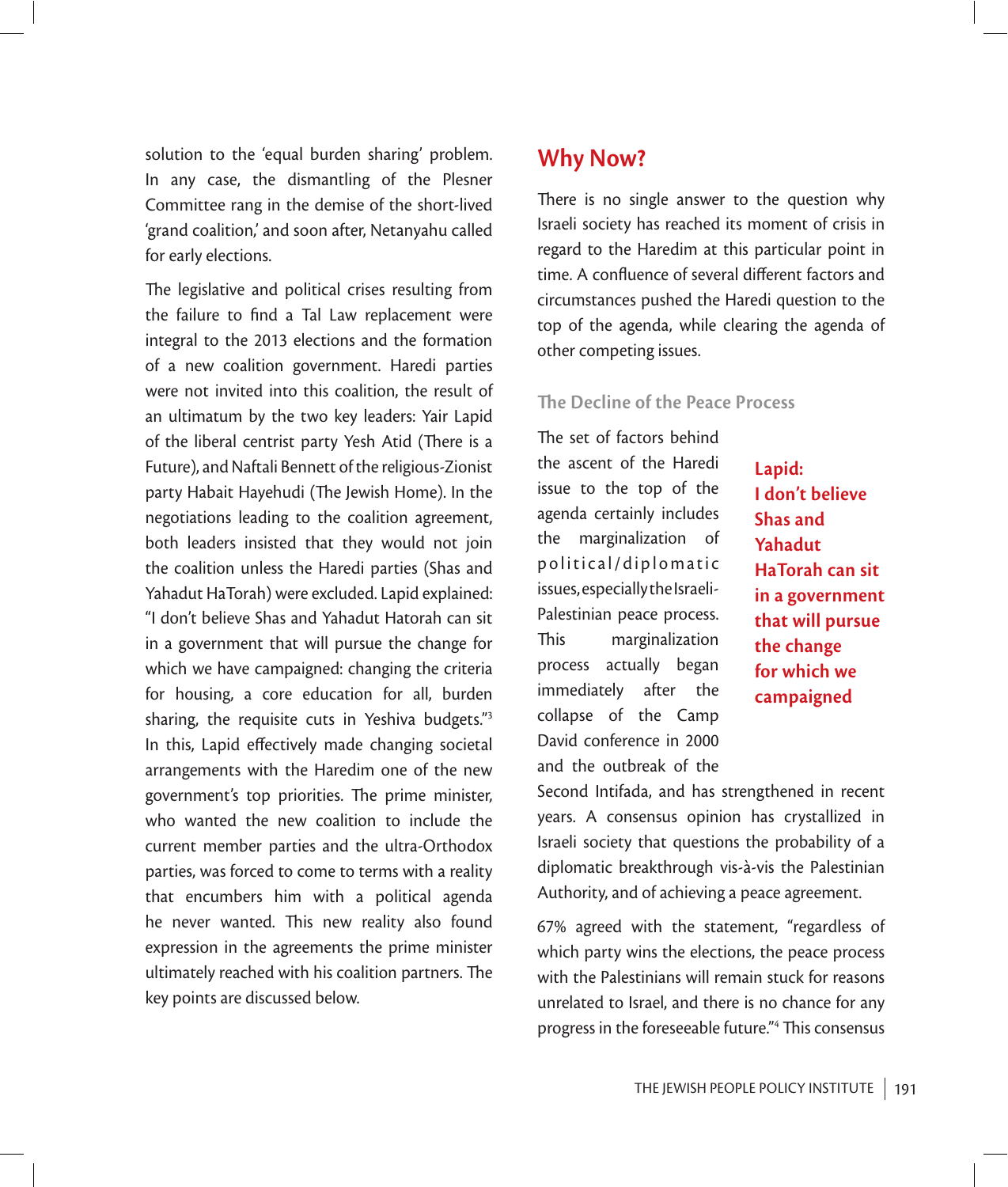has marginalized the Palestinian issue in favor of other topics on the national agenda, allowing a focus on a more 'civil' agenda compared to previous years. This preference has been evident in every sector of Israeli society, but it has been especially salient among centrist and center-left voters who, in previous years, had placed greater emphasis on the peace issue. In 2013, they opted to give priority to the top domestic/internal issues: religion, society, and the economy (80% of Yesh Atid voters; 51% of all voters).<sup>5</sup>

**The perception that a minority rules the majority leads to agitation and demands for change**

This shift not only impacted the 2013 election results, but also the shaping of the new coalition. Historically, the political parties tended to align in a right-left bloc formation – i.e. 'hawkish' parties in one bloc and 'dovish' parties in the other, with the ultra-Orthodox tipping the scales and, thus, enjoying kingmaker

status. Because Haredi parties have traditionally focused on sectorial concerns, not showing much interest in external political issues, the political arena would often align itself according to their needs and demands. In a two-bloc reality, the bloc willing to allow the ultra-Orthodox more autonomy and to pay them in hard currency for their support would win their votes and enable the pursuit of that bloc's political aims, at least up to a point.<sup>6</sup> With the political issue off the agenda, and with the two-bloc constellation no longer a central element in coalition-building tactics, the ultra-Orthodox have lost their bargaining position. This was especially visible in the pact between Yesh Atid and HaBayit HaYehudi, two parties with several political disagreements. They managed to locate considerable common ground on other issues deemed more urgent by their leaders, allowing them to join forces despite their political divide.

#### **The Frustration of the Silent Majority**

For a while now, there has been a widespread sentiment in the public discourse objecting to what many Israelis regard as 'minority rule.' Different groups have identified this minority according to their worldviews: at times it has been the settlers, whom the Israeli left perceives as controlling Israel's Judea and Samaria policies; at other times, it has been the wealthy, perceived as controlling Israel's economic policy; and often, this minority has been the Haredim, who are perceived as patrolling and enforcing a religiouscultural agenda in Israel unacceptable to most of its citizenry. This perception that a minority rules the majority invariably leads to agitation and vociferous demands for change, with which the majority attempts to reclaim its turf and in so doing forces its own views on the minority. Such demands are discernible, for instance, in waves of pressure on the Knesset to pass laws curtailing the power of the media, the courts, the left, and the Arabs, all of whom have been accused of twisting the freedom they enjoy in Israel to impose their agenda on the majority.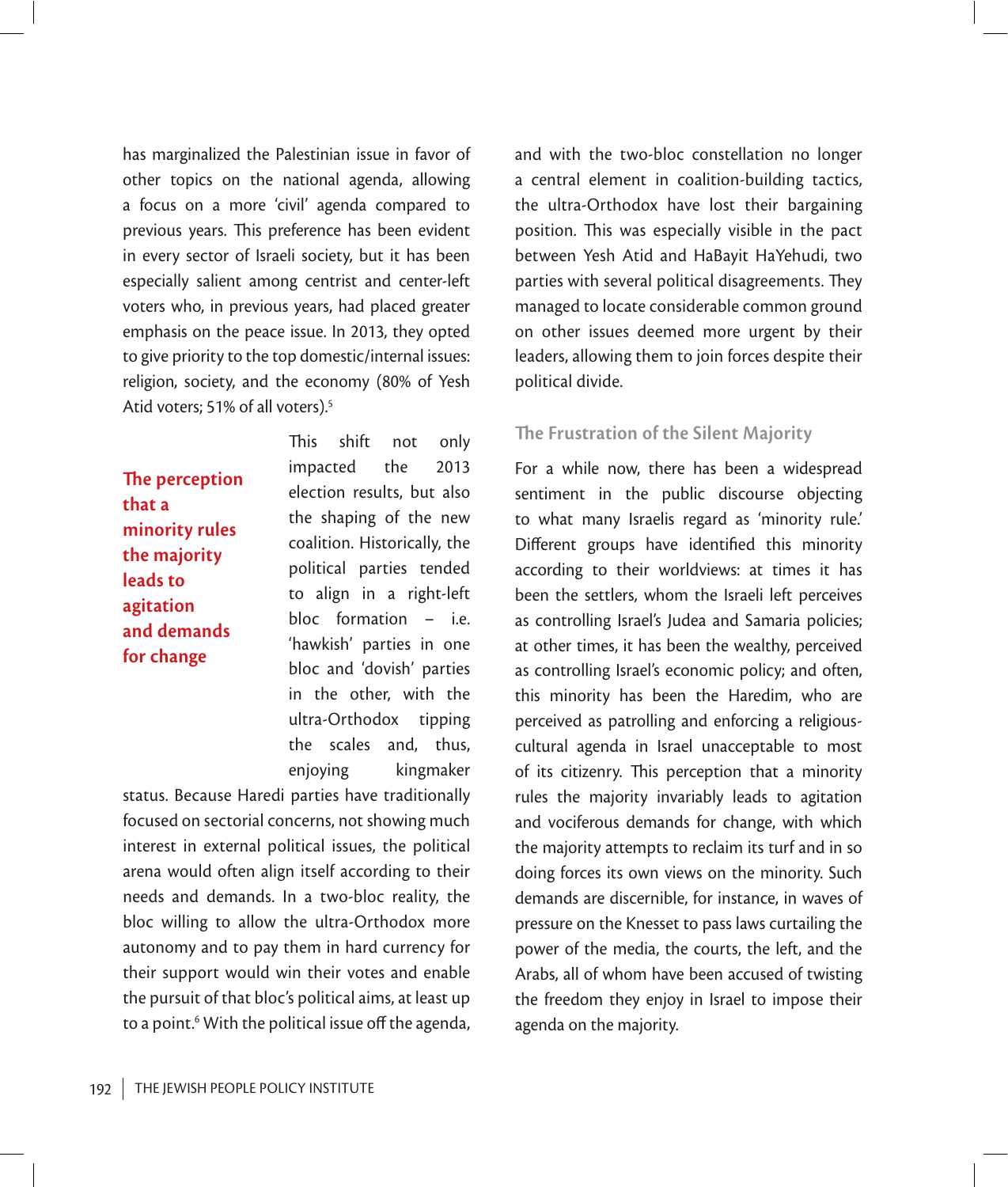The recent wave, which was largely curbed by the government and the Knesset, as well as by the increasingly vocal public demand to revise arrangements vis-à-vis the Haredim, attests to a yearning for the hegemonic reinstatement of the gainfully employed and army-serving Israeli-Zionist majority over Israeli society as a whole.

Lapid himself, in a sharp and widely publicized confrontation with Haredi MKs at the opening of the Knesset's 2013 summer session, expressed this feeling when he said to Yahadut HaTorah MK Moshe Gafni, "I don't take orders from his honor. The state stopped taking orders from his honor. For that reason you are no longer the chairman of the [Knesset] Finance Committee, because we are tired of taking orders from his honor."

This yearning for control is also at the root of the demand that the IDF, rather than ultra-Orthodox rabbinical leaders, arbitrate in matters related to which Haredim are drafted into military service and which are granted exemptions to continue religious studies.

#### **The Rise of Socio-Economic Issues**

Societal issues have claimed the top of Israel's agenda partly because there was an opening for this new discourse, but also for other reasons. Labeled in JPPI's last Annual Assessment as the "Revolt of the Undeprived,"7 which culminated with hundreds of thousands of Israelis taking to the streets in a summer of mass protests against the government's socio-economic policies, the 2011 protest movement was a clear manifestation of this trend.

The reasons for this trend are not entirely clear. It is probably the result of the interplay of numerous factors, including the rise of individualism; widening gaps in Israeli society; the 'sectorialization' of society, which diminishes the sense of collectivity; global trends related to the spread of capitalism and the repercussions of the global economic crisis. Ironically, the sense of relative well-being presently enjoyed by a large portion of Israel society engenders in these Israelis a stronger desire for a resource redistribution that would further benefit

them. As Israel boasts of its hi-tech pioneers and 'rich and famous' success stories, more and more Israelis are seeking a larger share of the pie. A sharp resentment felt by the 'sucker' class (*frayerim*) – those who do more but receive less – toward the Israeli ordering of priorities was at the center of the 2011 summer protests. This sentiment helped Yesh Atid garner

**The Haredi religiouscultural agenda is unacceptable to most Israelis**

19 Knesset seats, and has continued to fuel Lapid's speeches following his appointment as finance minister. He has spoken of an 'Israeli middle class' comprising families earning up to 20k shekels per month – well above the median income in Israel – who can afford to go abroad "once every two years."

As mentioned, the shift in public attention to socio-economic issues partly explains the outcome of the 2013 elections; but for the ultra-Orthodox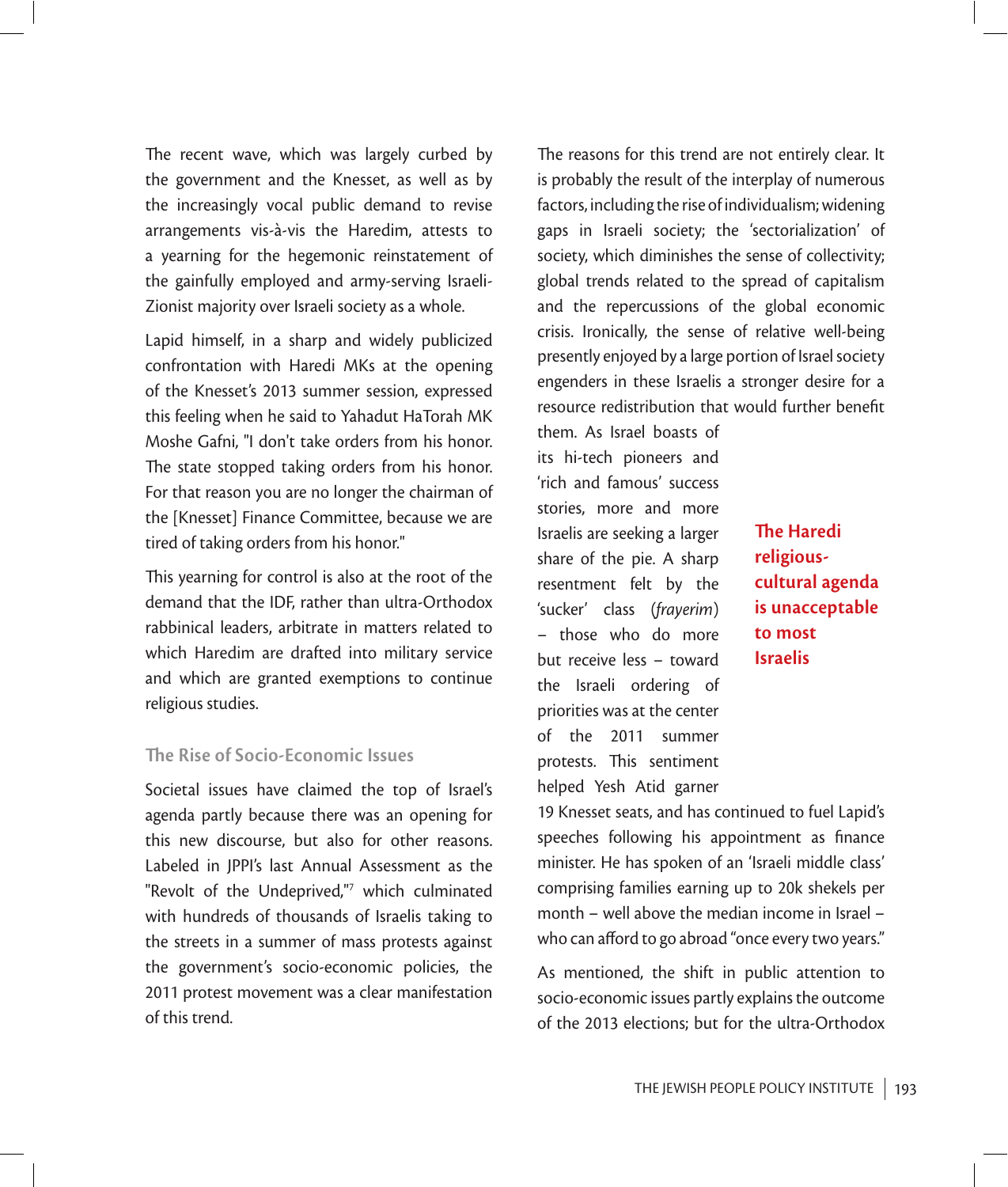issue to become so critical in the formulation of the new coalition's agenda, another ingredient was necessary: the Haredim as a unifying thread that ties together disparate controversial subjects.

#### **The Ultra-Orthodox as a Unifying Factor**

As written in last year's assessment, "the present government and its successors will find it much harder to implement economic and social policies without consulting 'the people' first." And 'the people,' when asked their opinion, whether due to a principled choice or out of political necessity, often give confused and contradictory answers. The social protest moved like a pendulum

# **The majority of Israelis perceive the ultra-Orthodox as a burden**

between the wish to help out a middle class that was not always defined in clear terms, and the desire to benefit and elevate the weaker classes. The struggle has also taken the shape of a political dichotomy. The Labor Party spoke on behalf of the protest, focusing on the weaker classes, education and income, while Yesh Atid

put much more emphasis on the protest as a movement that gave voice to the frustration of young, highly-educated Israelis, whose income was incommensurate with their expectations.

In contradistinction, there was almost no political division around the ultra-Orthodox issue. While there were differences of nuance and emphasis

between various leaders as they addressed the Haredi challenge, an examination of voters' attitudes clearly shows that there were no real gaps between centrist and leftwing parties. In fact, this is almost the sole area where the will of the majority coalesced into a consolidated and clear statement, predicated on the total or nearly total nullification of the Haredi exemption from military service; the revocation of economic subsidies that benefit the ultra-Orthodox "at the expense" of the general public; and accelerated calls for Haredi economic participation as a productive segment of the population.

This aspect of the people's demands is consistent with the findings of nearly every public opinion poll.8 An overwhelming majority of the Israeli public clearly supports equal burden sharing with respect to security and military duty. Israeli economists and captains of industry have been warning for years that Haredi dependence on state support could not last long. In recent decades, the ultra-Orthodox society has become one of 'learners,' in which the employment rate of males over 25 years of age is below 50%, and the poverty rate is extremely high (56%).<sup>9</sup> In Israel, the average income of ultra-Orthodox households is about half that of non-Haredi households.

Under these circumstances, focusing on the ultra-Orthodox issue in the political arena is a very tempting proposition for leaders of non-Orthodox parties. The risk of losing non-Haredi votes as a result of an uncompromising demand to deal with the ultra-Orthodox sector is almost nonexistent – certainly not for leaders of secular parties (76 % of the population supported the establishment of a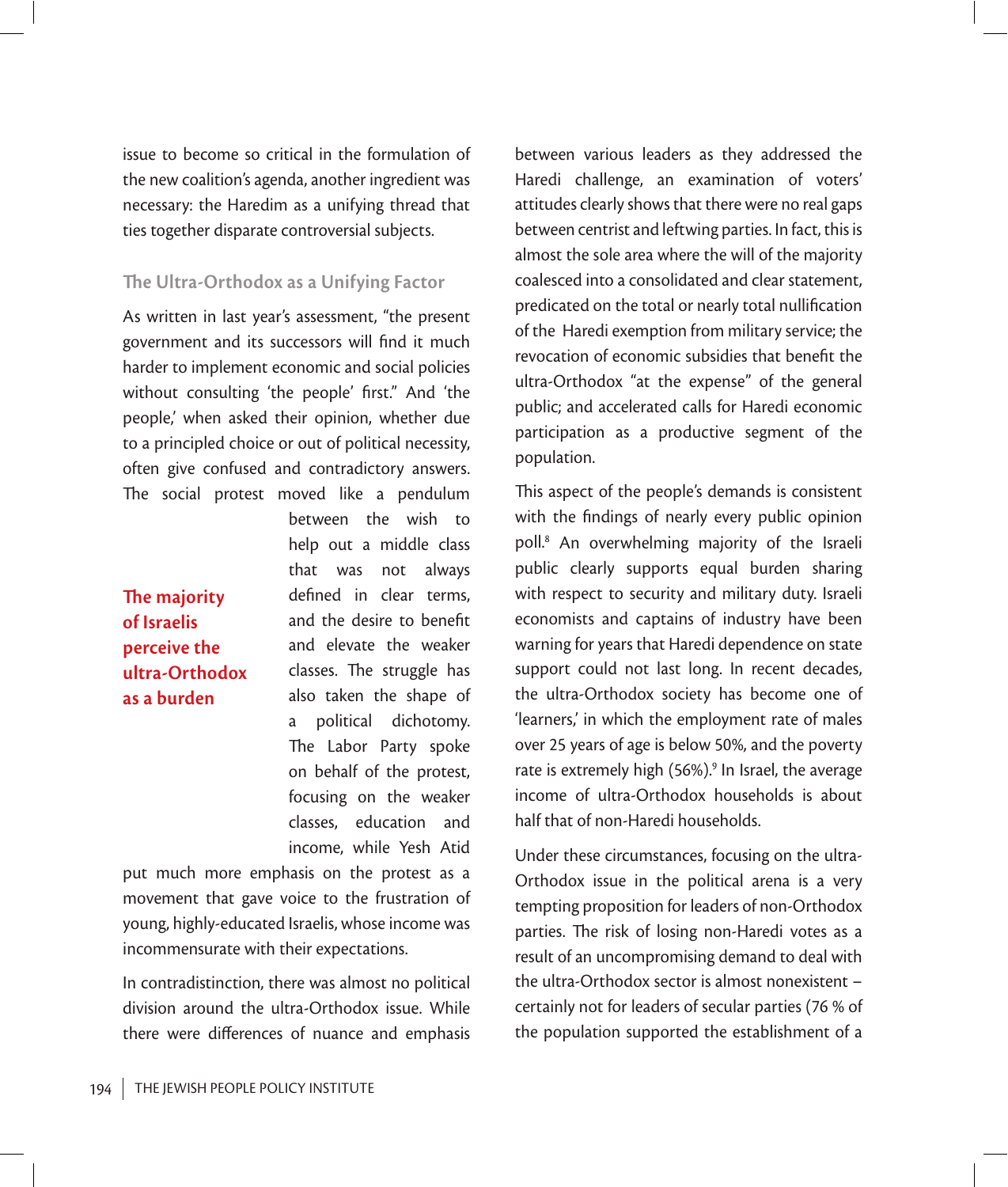government without Haredi parties.)<sup>10</sup> From the politicians' perspective, the ability to formulate a resounding popular message is an obvious advantage. The majority of Israelis perceive the ultra-Orthodox as a burden, whose contribution to the general good is inadequate, and whose demands from other sectors are unjustified. In the religious-cultural context, the 'year of the ultra-Orthodox' could not have come at a worse time for the ultra-Orthodox themselves.

Concurrent with the legislative and political crises described above, several events have taken place in the last year or so, which helped to concretize negative images of the ultra-Orthodox in the minds of Israelis. Prominent among them was the story of an eight-year-old Bet Shemesh girl who was spat upon for alleged "immodesty," as well as stories about women being banished to the back of (illegally) gender-segregated buses to preserve modesty.

It is, therefore, unsurprising that many of the political parties that stressed societal and economic issues in their election campaigns found the uncompromising demand to address the problem of the ultra-Orthodox sector an irresistible game. Kadima, led by Shaul Mofaz, was anxious to leverage the Plesner Committee, which it chaired, into a campaign that demanded to "pay soldiers what yeshiva students are paid."11 Yesh Atid posed this question to the government: "Where's the Money?" insinuating that ultra-Orthodox allocations lacked proper returns for Israeli society. The leftwing party, Meretz, used the Labor Party and Shelly Yachimovich's, its leader, obvious reluctance to attack the ultra-

Orthodox to win over voters to Meretz, arguing that "Yachimovich will join the ultra-Orthodox and the Settlers."12 In their self-imposed isolation from the rest of society, the ultra-Orthodox could not find a channel for rapprochement that would diminish some of the intensity of the alienation and rage directed at them.<sup>13</sup> At the same time, in light of their total dependence on state subsidies, they found themselves vulnerable to an immediate deterioration of their situation unless they were willing to accept the new rules of the game.

# **The Elections and their Results**

The results of the January 2013 Israeli elections were a surprise and dictated a new coalitional order. The two parties, Yesh Atid and HaBayit HaYehudi, emerged much stronger from the elections and with an immensely significant impact on the new agenda – as long as they remained united – placed the

**In their self-imposed isolation, the ultra-Orthodox could not find a channel to diminish the alienation and rage directed at them**

'burden-sharing' issue at the center of coalition negotiations. The result of these deliberations dictated two major changes. First, a coalition without any Haredi representation, and in effect free, at least in theory, from any political dictates stemming from subordination to the ultra-Orthodox agenda. Second, relatively detailed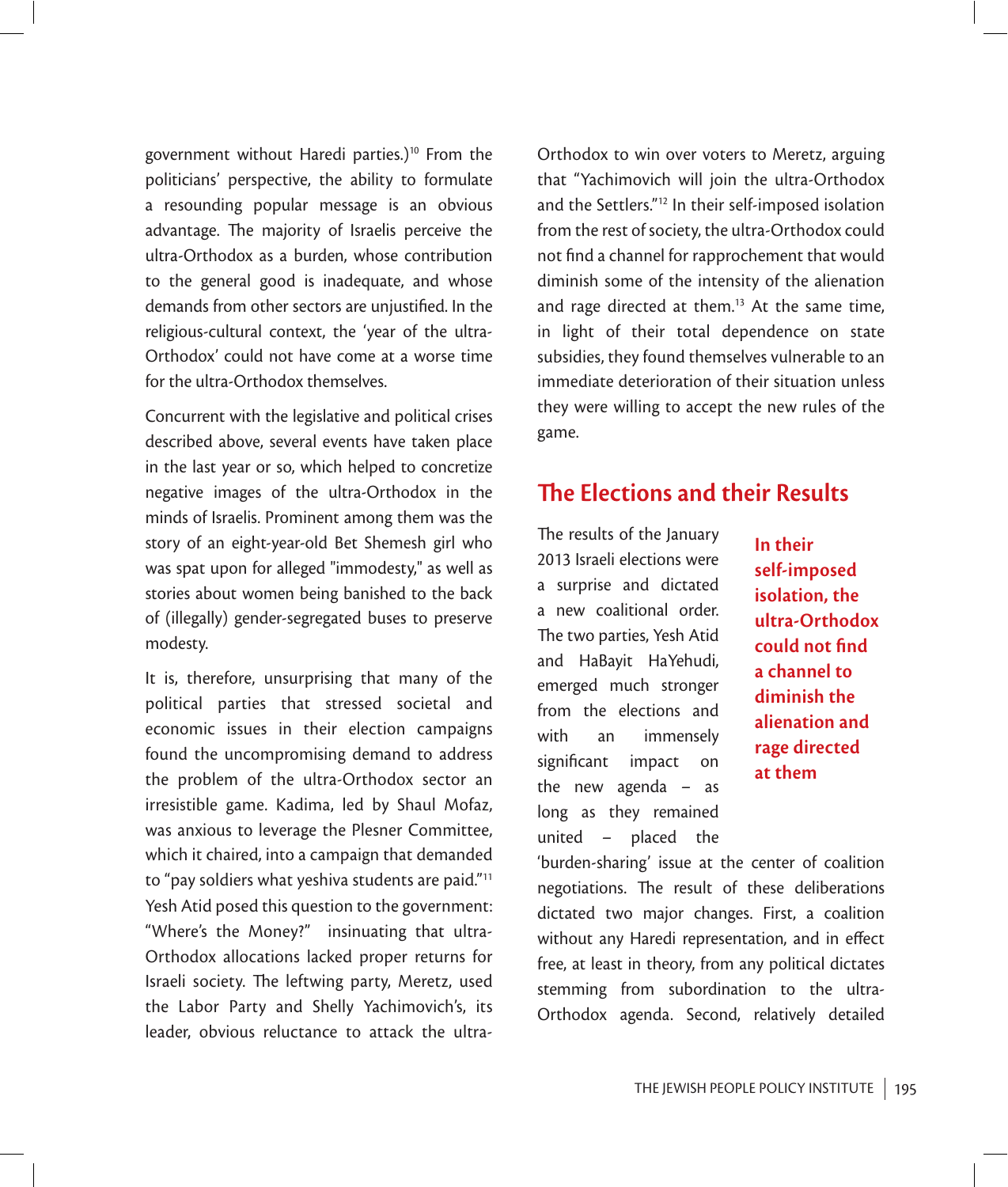coalition agreements were drawn up, which included a specific commitment to an accelerated revision of arrangements pertaining to the ultra-Orthodox community.

It was obvious that, deprived of the key political positions they occupied for so long (chair of the Knesset's Finance Committee; ministerial posts in key strongholds such as the Interior and Housing Ministries; de facto control of the Ministry of Health), the ultra-Orthodox would be

**Some within the coalition are reluctant to 'burn bridges' with the ultra-Orthodox community**

unable to directly affect the new arrangements concerning them. They could wield some indirect influence through both civil activity (demonstrations, non-cooperation) and preserving existing ties with parties within the coalition government reluctant to 'burn the bridges' with the ultra-Orthodox community. It

is no secret that the prime minister had objected to the demand to keep the ultra-Orthodox out of the coalition, and that he would continue to try to represent and keep his former (and possibly future) partners' interests close to heart. The means of the struggle mounted by ultra-Orthodox leaders to counter the planned measures may be very limited, but they are now free to do so without fear of losing key positions or coveted budget allocations.

#### **The Test of the Coalition Agreements**

At this early stage in the life of the new coalition, it is difficult to speak of implementing decisions that would transform the patterns of relations between the ultra-Orthodox and non-Orthodox in Israel. Nevertheless, the coalition agreements stipulate both principles and resolutions scheduled to take place according to an agreed-upon timetable. Monitoring the implementation of such understandings in the coming months should provide a clearer indication of the government's pace and seriousness of intent in this matter.

The first test of the coalition's earnestness was passed immediately after Passover, when the government met the provisions of the coalition agreement by establishing a ministerial committee assigned with writing a bill to replace the Tal Law. Chaired by Yesh Atid minister, Yaakov Perry, the Perry Committee (known as the Knesset Committee for Equal Burden Sharing, but officially, 'the Ministerial Committee on the Integration of ultra-Orthodox and Minorities in Military and Civil Service, with the Aim of Integrating them in the Labor Market and Creating Equality in Burden-Sharing') submitted to the government a draft of a proposed new law on May 23, which implements and regulates the recruitment of Haredim to the IDF and civilian National Service, after having been accepted by all coalition member parties. The proposed new law covers the entire range of 'equal burden sharing' issues, rather than focusing solely on the revision of the *Torato Omanuto* arrangement with the ultra-Orthodox. Thus, it also addresses reduced mandatory IDF service terms, as well as provides the option of national service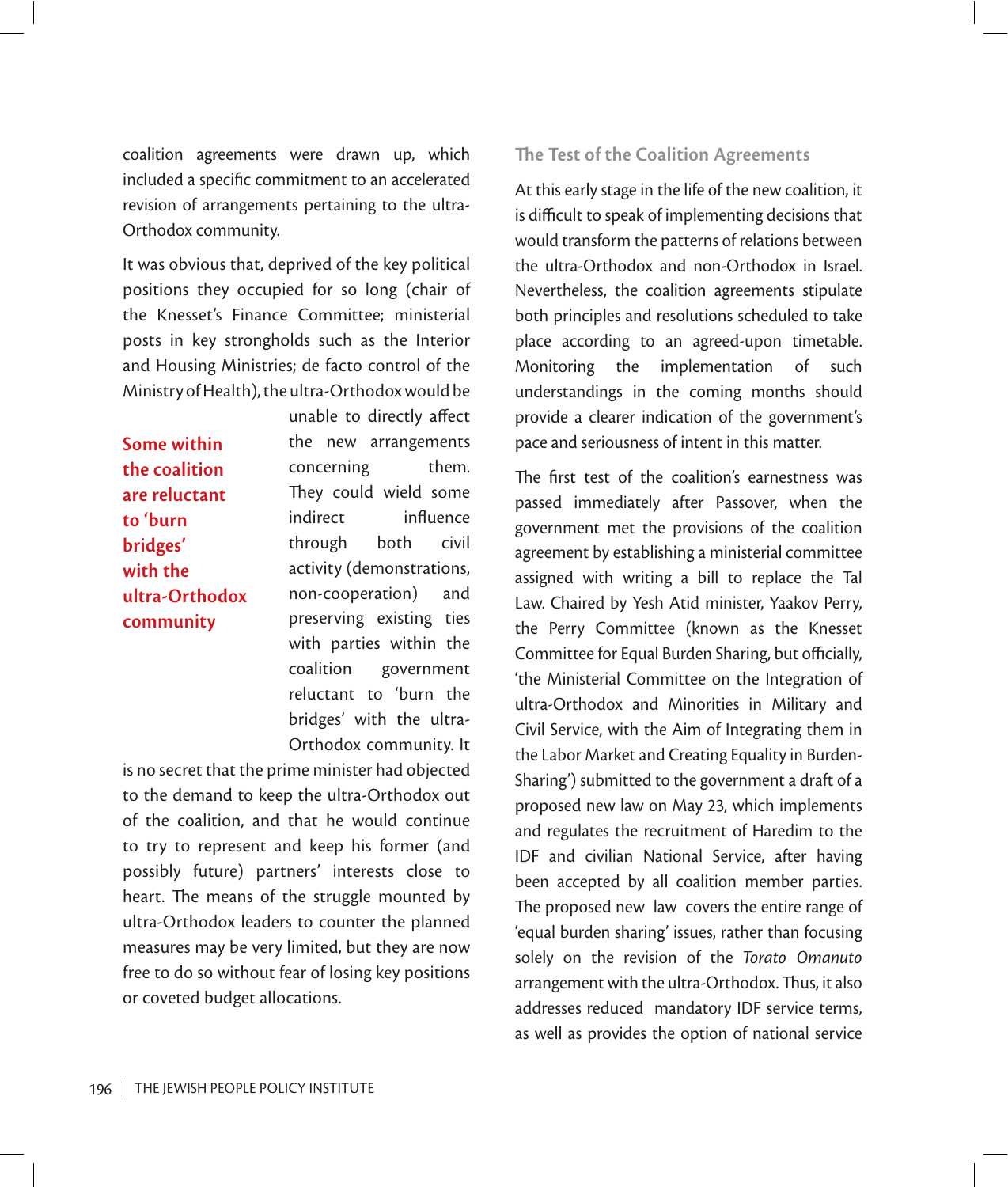for those who do not wish to serve in the IDF. In the initial discussions disagreements emerged, among other matters, in regard to the degree of coercion to be exerted on those slated for Haredi military service, and the timetable for implementing the changes (the chairman wished to shorten it from that originally set in the coalition agreement). However, in the end, a compromise agreeable to all was found.

The establishment and efforts of the Perry Committee constitute the first, but certainly not the last, test of the depth of the changes expected during Israel's  $33<sup>rd</sup>$  government's term. The coalition agreements stipulated in advance that revisions to the *Torato Omanuto* arrangement be gradual, taking effect progressively over at least the next four years – and other agreed-upon changes. In any case, the move would be initiated during the incumbent coalition's term, but its final stages are scheduled to take place during the term of another, future coalition; and as long as the move has not been completed, it is possible that a variety of political contingencies could obstruct its progress, or even reinstate former arrangements.

### **Key ultra-Orthodox-Related Economic Changes**

A considerable portion of the coalition agreements between Likud-Beytenu, the senior coalition member, and its two main partners, Yesh Atid and HaBayit HaYehudi, are dedicated to transforming the relationship between state institutions and the ultra-Orthodox population. The proposals for change are significant and many, and factor into nearly every provision of the coalition agreement. For instance, the section on education stipulates that the minister of education – a member of Yesh Atid – "will consolidate a 'core studies curriculum' [including Math, Hebrew Language, English, and Civics] for the education system within the first six months of the government's term." This provision is, first and foremost, yet another attempt by the state to insist upon 'core studies' in ultra-Orthodox schools – an issue that all previous attempts to regulate have failed. The state views

the introduction of a core studies curriculum in ultra-Orthodox schools as a *sine qua non* condition for the ability of ultra-Orthodox youth to eventually join productive vocational frameworks that would contribute to the Israeli economy and relieve the state of the economic burden of permanently supporting a population that chooses

**Past attempts to introduce and regulate a mandatory 'core curriculum' in ultra-Orthodox schools have failed**

to live below the poverty threshold.

The agreement's section, 'Groups and Sectors Advancement,' stipulates "the government shall address the issue of women's exclusion and examine the exercise of legal means to prevent it in the public sphere." If a decision to employ such measures is reached, these will be used primarily to thwart ultra-Orthodox attempts to compel gender segregation on public bus lines. The section on housing, as well the 'Miscellaneous' section, feature similar – and critical – provisions regarding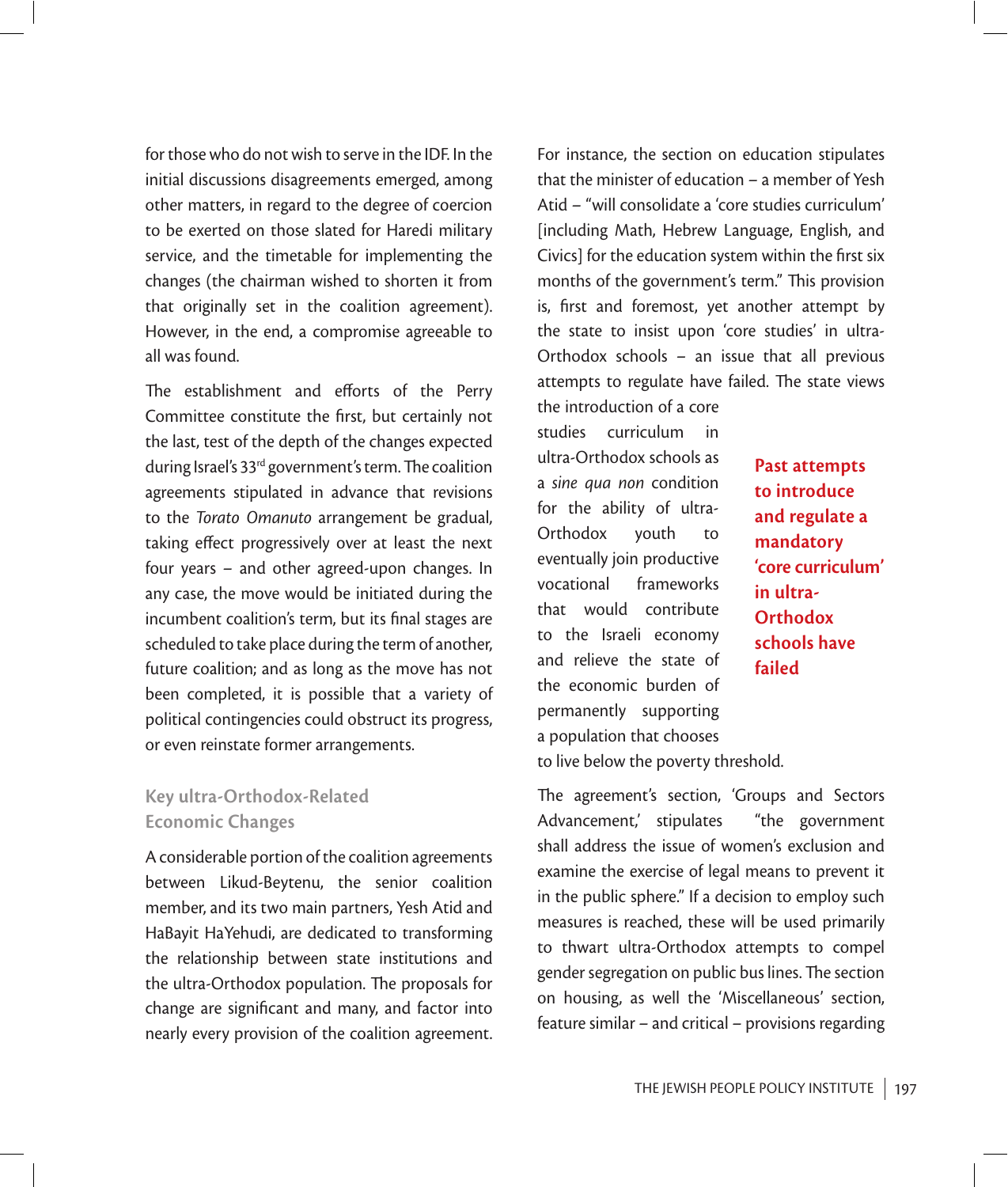the regulation of government support in the ultra-Orthodox sector. These stipulate, "upon submitting the budget, the minister of finance will formulate a plan for the gradual integration of the 'realization of earning potential' criterion, in any benefit, allowance, or exemption granted by government

**Under the proposed arrangement, the cost of not joining the work force would become more onerous, perhaps even intolerable**

ministries." Reliance on such a criterion – which also appears explicitly in the section on housing as a substitute for 'years of marriage' – actually puts the ultra-Orthodox in a distinctly worse position in terms of eligibility for benefits and allowances if they opt to study in a yeshiva rather than seek employment. We should note, however, that

implementation of this provision is not immediate, but rather one of 'progressive implementation,' and thus may not be fully put into practice. Even if it is, it is always possible to reverse under different political circumstances in the future.

The coalition agreement contains many more provisions that limit direct or indirect government support of the ultra-Orthodox sector. For instance, it asserts that the Ministry of Welfare will no longer be allowed to transfer support budgets unless they are allocated to "rehabilitation or treatment institutions." It also stipulates that eligibility for daycare discounts (for which yeshiva students are eligible) would be in effect for "up to five years of support," rather than the indefinite period

currently in effect. The agreement stipulates that reductions in health insurance and national security payments would also be limited – to a period of seven years – as opposed to the current arrangement, which includes no time limitations. In effect, if implemented, the proposed arrangement would force ultra-Orthodox citizens to face a much harder decision when choosing between employment and Torah study (which bears no distinct economic fruit). The cost of not joining the workforce would become more onerous, perhaps even intolerable.

#### **The Proposed Change in the Military Service**

The basic policy statement of the new government stipulates that it will "take steps to increase equality in burden sharing…whether through military or civil service." The agreement's appendix asserts that "Israeli society is ripe" for a shift "toward bringing the Torah-studying sector within the sovereign sphere." This Appendix outlines the agreed-upon plan to phase out the *Torato Omanuto* scheme, and the gradual transformation of ultra-Orthodox society from economic dependence to greater productivity commensurate with other population sectors.

The plan asserts the universal duty to serve, while affirming the importance and centrality of Torah study "as a central value in the State of Israel." Key tenets include:

**State Authority:** The IDF will decide who gets drafted. This provision is a bitter pill for the Haredim to swallow as it expropriates their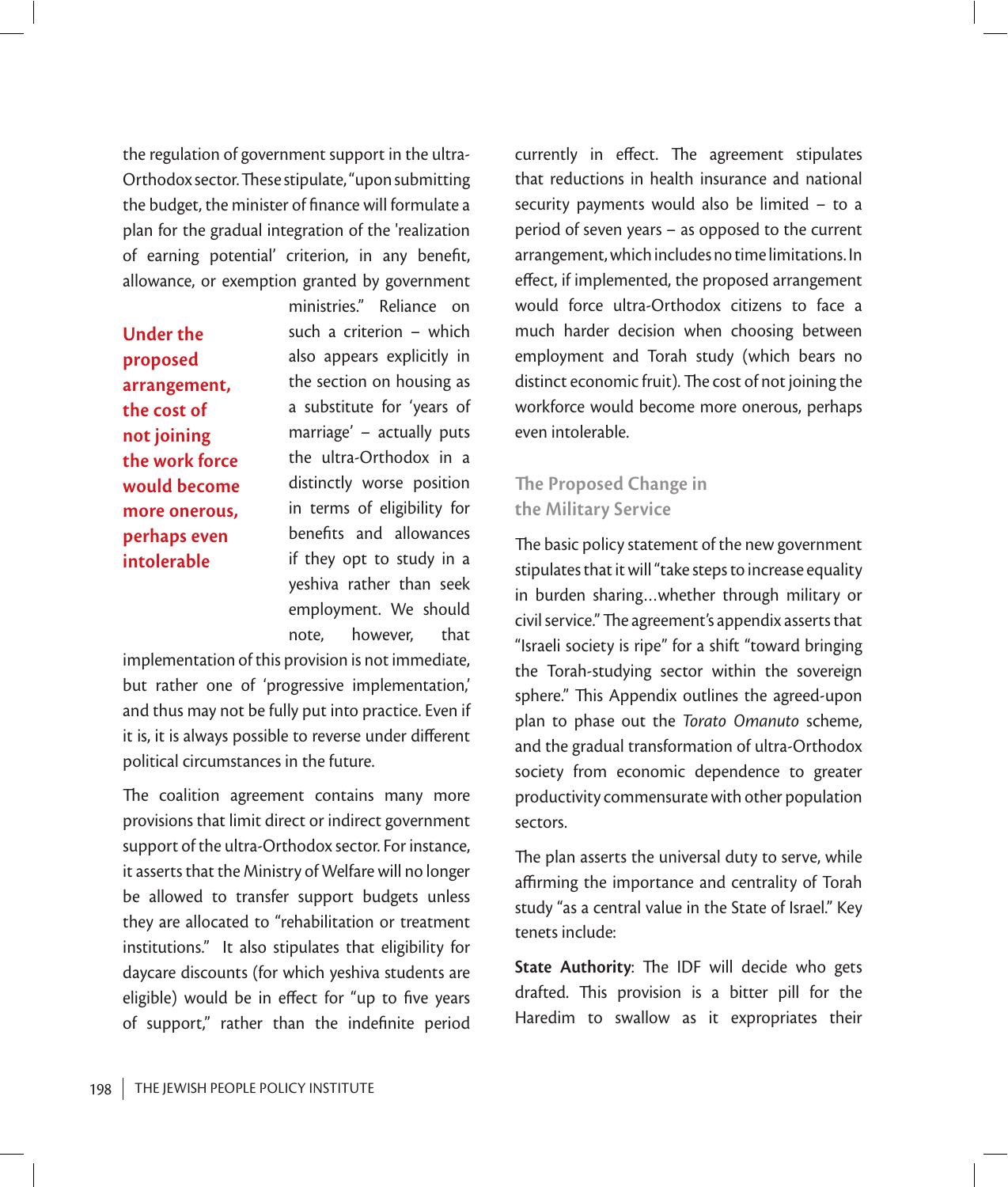control, effectively subjecting the world of Torah students to state control and priorities.

**Recognition of Cultural Differences: Integration** into military or civil service will be carried out with utmost consideration of special cultural characteristics, while attempting to provide dedicated programs that would allow the ultra-Orthodox to remain in ultra-Orthodox environments, even within the state framework, to counter allegations that this is a governmental attempt to 'secularize' the Haredim.

**Economic Measures**: As detailed above, the duty to serve the state will be enforced through sanctions against conscription evaders, i.e. through withholding benefits rather than direct confrontation.

**Striking a Balance between Sectors**: Concurrent with increasing the ultra-Orthodox's share of the service burden, a parallel initiative (albeit on a much smaller scale) in the Arab sector will be advanced. Allowances and benefits to sectors that perform military duty in large numbers (economic rewards to those who carry the burden) will also be offered.

**Progressivity:** The steps outlined in the agreement will come into effect over four years. In the interim, the ultra-Orthodox will enjoy a grace period in which they can either join the military, stay in yeshiva, or work. This interim period is designed to allow the Haredim to begin the fundamental process of social change expected of them if the decisions in the coalition agreement are in fact implemented.

It should be noted that the burden equality plan,

even if not fully implemented, leaves certain islets of inequality intact: it fails to address the role of Haredi women, leaving the present situation as is (i.e. ultra-Orthodox women are exempt from any form of duty, military or civil, and will remain so); it enshrines the special status of 'Hesder yeshivas,'

which combine short military service with Torah studies; and while it does posit the goal of "increasing the number of minority groups doing national service," it refrains from specifying enforcement measures, unlike its ultra-Orthodox policy.

**Some allege that the government is attempting to 'secularize' the Haredim**

# **Conclusion**

The mounting public interest in burden equality and ultra-Orthodox integration issues, the results of the last elections, the composition of the current coalition and the coalition agreement – all indicate a significant and fundamental change in the relationship between the Haredim and the state. Nevertheless, the change process is neither immediate nor irreversible. It may be halted at various stages, for reasons that include:

- A political situation that necessitates a reversion to the classic agenda of defense and security policy, pushing socio-economic issues down the state's list of priorities; and
- A change in the domestic political/coalitional situation, which would increase the ultra-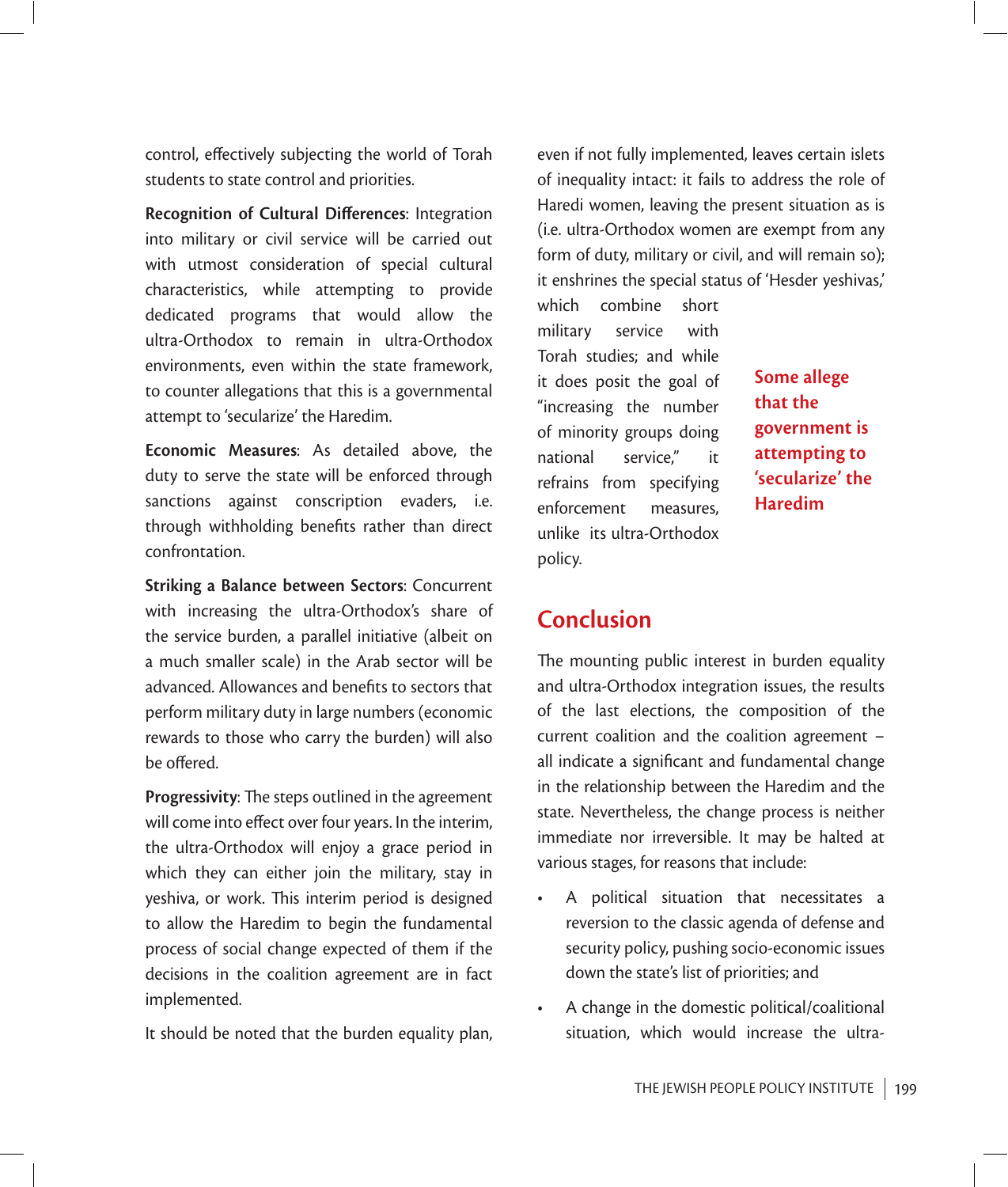Orthodox parties' power to thwart the new arrangements. Such a change could occur during the term of the incumbent government, or as a result of future elections.

Since most measures for effecting the change will come into effect step-by-step, with some only scheduled to commence years from now, numerous obstructions may appear that impede the progress of change, possibly ending it altogether. Nevertheless, it currently appears that, even if there are further delays in the plan's full implementation, there is a growing realization in Israeli society (including within the ultra-Orthodox community) that the status quo is unsustainable in the long run. We expect the change process to continue for the following reasons:

- The ultra-Orthodox society's economic dependence weighs heavily on the economy, as well as on the ultra-Orthodox community itself.
- Social change within the ultra-Orthodox society amplifies the power of sub-sectors interested in change (in varying ways and degrees).
- The alienation of ultra-Orthodox from the non-Orthodox population greatly diminishes the motivation and willingness of the larger Israeli society to carry the burden of supporting the ultra-Orthodox (economically and in terms of security). The public regards this issue as crucial and is sure to charge anyone standing in the way of reform a hefty political price.

Assuming that change processes will continue and intensify, several questions remain open and include:

- What shape will a working ultra-Orthodox society take?
- Would it be able to retain its separateness, or would the integration process inevitably lead to increased cultural assimilation?
- How will Israeli society as a whole deal with increasing friction between the ultra-Orthodox and the non-Orthodox, which would inevitably occur if they were fully integrated in the economic life, defense system, and the general Israeli society?
- Might an economic strengthening of the ultra-Orthodox society, combined with its continued demographic growth, lead to yet another eruption of social strife, in which the Haredim would be much more powerful actors?